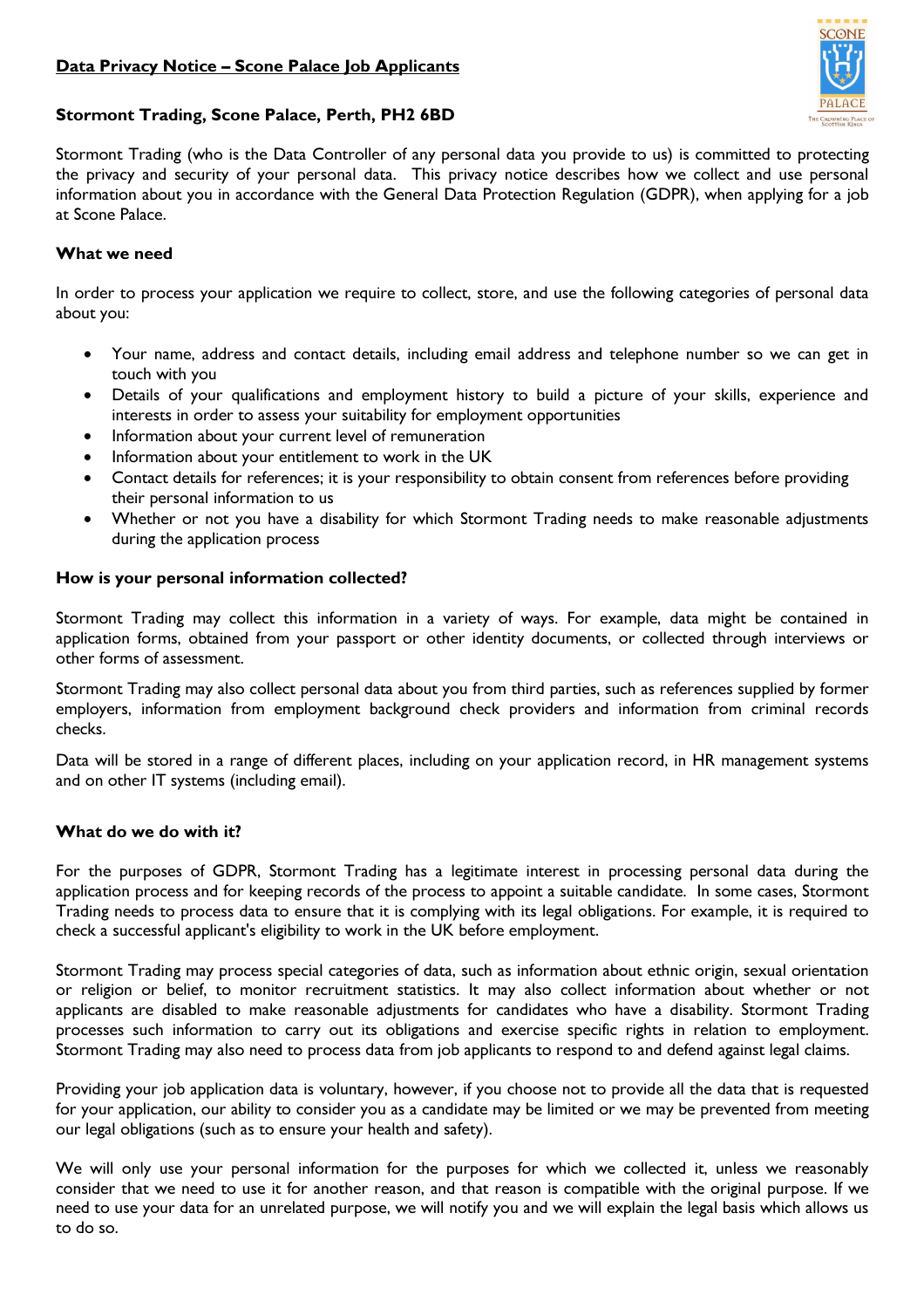All the personal data we process about you for this purpose is kept and processed within the European Economic Area.

Please note that we may process your personal information without your knowledge or consent, in compliance with the above rules, where this is required or permitted by law.

#### How we use particularly sensitive personal information

We do not need your consent if we use special categories of your personal information to carry out our legal obligations. In limited circumstances we may approach you for your written consent to allow us to process certain particularly sensitive data. If we do so, we will provide you with full details of the information that we would like and the reason we need it, so that you can carefully consider whether you wish to consent.

#### Automated Decision Making

We do not envisage that any decisions will be taken about you using automated means, however we will notify you in writing if this position changes.

#### Who has access to your data?

Your information may be shared internally for the purposes of the recruitment process. This includes members of the HR and recruitment team, interviewers involved in the recruitment process, managers in the service area with a vacancy if access to the data is necessary for the performance of their roles.

We may have to share your data with third parties, including third-party service providers, for example IT network support (including remote support) and professional advisers where necessary, who may be party to confidential discussions related to an individual. We may share your data with former employers to obtain references for you, employment background check providers to obtain necessary background checks and the Disclosure and Barring Service to obtain any necessary criminal records checks.

We require third parties to respect the security of your data and treat it in accordance with the law. We will share your information with third parties where required by law, where it is necessary to administer our relationship with you or where we have another legitimate interest. All our third party service providers are required to take appropriate security measures to protect your personal information in line with our policies. We only permit them to process your personal data for specified purposes and in accordance with our instructions

### Data Security

Stormont Trading takes the security of your data seriously. We have internal policies and controls in place to ensure that your data is not lost, accidentally destroyed, misused or disclosed, or subject to unauthorised access. Where necessary, we implement appropriate network access controls, user permissions and encryption to protect data.

Where we engage third parties to process personal data on our behalf they are under a duty of confidentiality and are obliged to implement appropriate technical and organisational measures to ensure the security of data.

We have put in place procedures to deal with any suspected data security breach and will notify you and any applicable regulator of a suspected breach where we are legally required to do so.

### Data Retention

If your application for employment is unsuccessful, Stormont Trading will hold your data on file for 6 months after the end of the relevant recruitment process. At the end of that period or once you withdraw your consent, your data is deleted or destroyed.

If your application for employment is successful, personal data gathered during the recruitment process will be transferred to your personnel file and retained during your employment. The periods for which your data will be held will be provided to you in a new privacy notice.